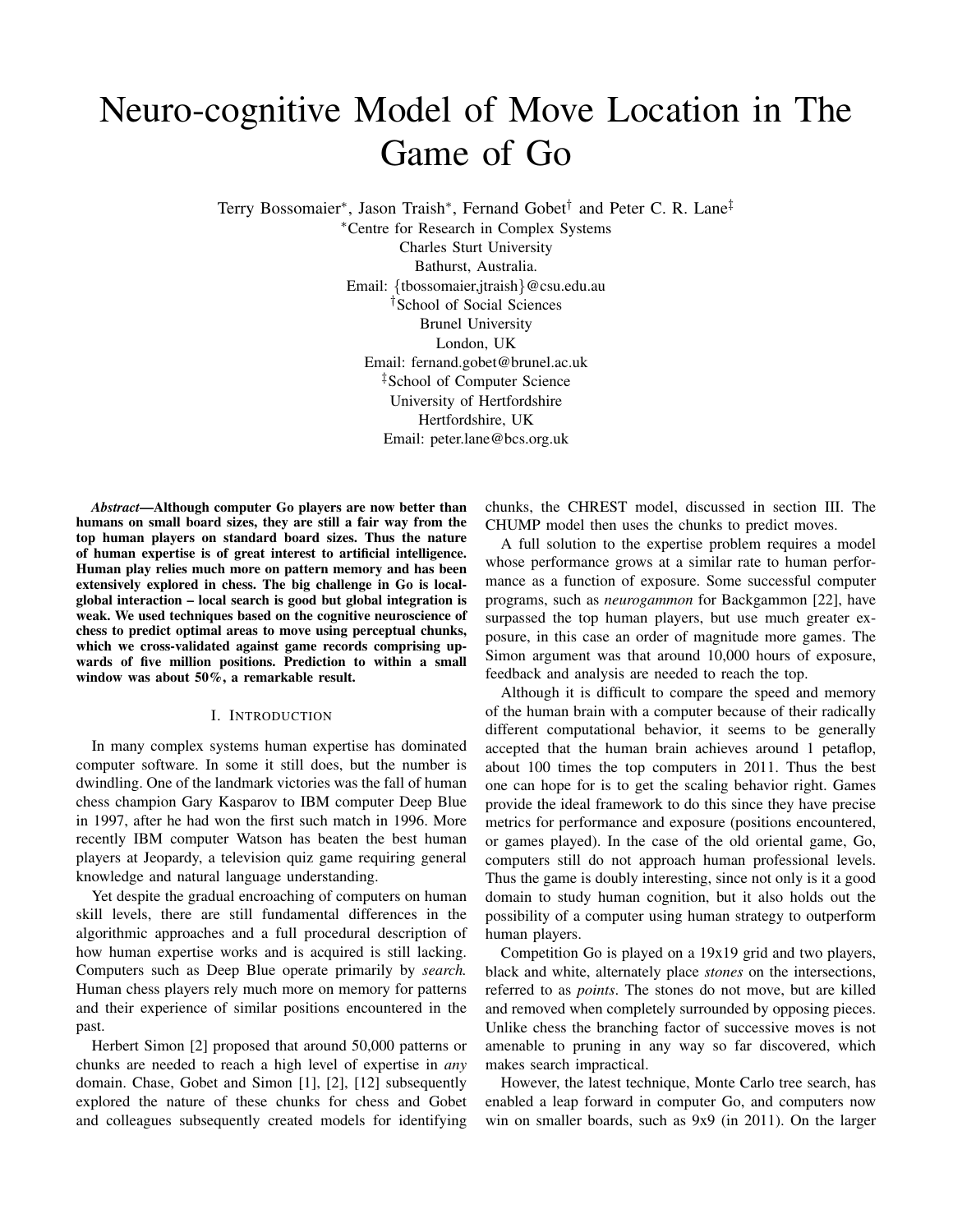boards, global factors influence local decisions. Anecdotal evidence suggests that top players very rapidly, in less than a second, identify the area of board in which to move, with their first eye fixation on this area. Subsequent fixations may be made elsewhere, but usually this first fixation is where the move is made.

The goal of this paper is to determine the extent to which low level chunks are able to predict the local area where a move might be made. One would not expect predictions to be very accurate, since any given move will require precise local search [7]. Section II provides an overview of research on human expertise in Go. Section III summarises the CHREST and CHUMP models. Section IV describes the use of online game data to measure the success of CHUMP and section V gives the results. Section VI discusses the findings.

#### II. THE PSYCHOLOGY OF GO EXPERTISE

Board games, given their complexity and strategic nature, have offered crucial insight for understanding the cognitive processes underpinning experts' thinking. Simon's estimates of 50,000 chunks and 10,000 hours of practice were based on his seminal research with Chase [1] on chess. They used a recall task, where a chess position is briefly presented, and a copy task, where one has to reconstruct a position on a new board whilst the original position stays in sight. They then defined the boundary between chunks as a pair of pieces replaced (a) with an inter-piece latency longer than 2 seconds in the recall task, and (b) with a glance at the stimulus board in the copy task. An analysis of the chess relations between pair of pieces (e.g. attack, proximity) showed that the two definitions led to similar results. Considerable research on chess has largely confirmed but also extended these results (for an overview, see Gobet et al. [10]).

As search trees are much larger in Go than in chess, perception and knowledge would be expected to be even more important in Go than in chess. Empirical research has confirmed the central role of these in Go. In a recall task, the skill effect with game positions was found in Go [18], where a 11x11 version of Go was used. No skill effect was observed in a control task independent from Go. Reitman [20] was interested in seeing whether Chase and Simon's [1] results supporting the presence of chunks with chess players would lead to similar results with Go. She used both a recall task (brief presentation of positions) and a copy task, where one has to reconstruct a position on a new board whilst the original position stays in sight. The results, although limited to one master and one beginner, are interesting. Just as in the chess data, she found that the latency between the placements of two stones was longer when there was a glance at the stimulus position between the placement of the stones than when the two stones were placed in succession. However, an important difference with the chess data was that there was only a poor match between the chunks found in the recall task and in the copy task. Reitman also carried out a partitioning task. This task consists in asking participants to draw boundaries around the clusters of stones that they perceive as meaningful.

While Chase and Simon's results with chess suggested that chunks were organized hierarchically in long-term memory, the results with Go suggested that the Go master's knowledge was organized as overlapping clusters. However, given the very small number of participants in Reitman's study, more data is necessary to reach firm conclusions.

A natural way to study the role of perception is to record eye movements. Unfortunately, very little data are available on Go using this methodology. Yoshikawa and Saito [24], [25] recorded eye movements to understand how players generate candidate moves in Go. Just as in chess [4], players tended to fixate between stones and not on the stones themselves. Players examined only a portion of the board before selecting a move but looked at a larger area after having played their move. These authors also studied how players solved tsume-Go problems (local 'life-and-death' problems used for practising look-ahead skills) when only limited thinking time (4 seconds) was allowed. For the problems solved correctly, the eye fixations of their stronger player (6-dan) were fast (between 200 and 260 ms), which suggests the use of pattern recognition. By contrast, the weaker players had to carry out search to be able to find the solution.

The most comprehensive study on the cognitive mechanisms underpinning expertise in Go was carried out by Masunaga and Horn [18], [19]. They used a remarkably large sample for this kind of study (263 players, from beginners to professionals, spanning 48 levels of expertise). They had a number of Go tasks, and each task was matched by a similar task using material different from Go. These control tasks made it possible to investigate the possibility of transfer. Here, we provide only a sample of their results, focusing on the importance of perception and pattern recognition. In a pattern-recognition task, players were presented with 'atari' (important stone configurations) and were requested to identify them as quickly as they could from foils. Better players were quicker, and the difference was particularly pronounced between professionals and the rest of the players. As expected, there was no skill difference in the corresponding control task, which consisted of finding a target letter amongst Japanese letters. In a pattern-matching task, players had to compare a pair of Go configurations and decide as quickly as possible whether the two configurations were the same. As in the first task, the professionals were quicker than the remainder of the players, but there was no skill effect in the corresponding control task in which pairs of strings of Japanese letters were compared.

In a memory-recognition task under distraction, players were presented with configurations for around 10 seconds. Their task consisted in both counting the number of black and/or white stones and memorizing the position. Once the position was removed from sight, players had to select the position from six configurations. A skill effect was found (particularly pronounced with the professionals), but there was no skill difference in a control task using material different from Go. A similar pattern was found in other tasks measuring memory, intelligence and reasoning, either with Go or with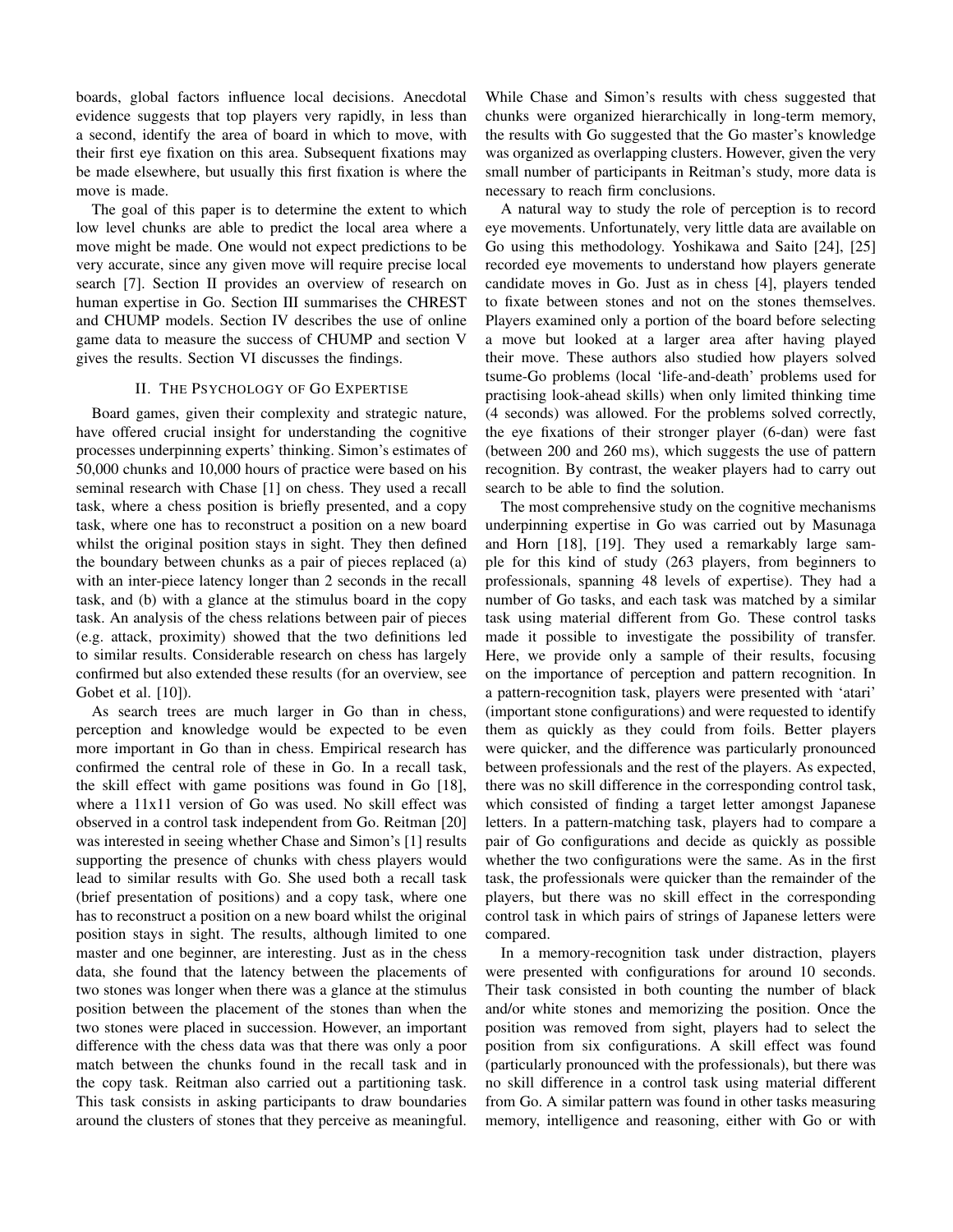non-Go material.

Knowledge plays a central role in Go expertise. This can be seen in the rich terminology used in Go books, with concepts such as *kosumi* (a diagonal extension) or *shinogi* (saving a group of stones that was in difficulty) (see Shirayanagi [21]). Yoshikawa et al. [23] found that Go experts, when seeing a new position, first used concepts to provide a global evaluation of their possible moves and their opponent's possibilities. The generation of candidate moves and effective analysis of variations only came in a second stage. This behavior is reminiscent of chess players' behavior [3]. Due to their limited knowledge, novices tended to create their own terms to designate concepts. While intermediate players are able to understand when concepts are relevant in a given position, these concepts are not linked to pertinent evaluations or plans. Only advanced players have practiced and studied enough to acquire this kind of knowledge, where perceptual and conceptual information is linked.

#### III. CHREST AND CHUMP

# *A. Overview*

CHREST (Chunk Hierarchy and REtrieval STructures) [8], [11] consists of four main components: (a) a long-term memory, where chunks are stored, (b) visual and auditory shortterm memories (STMs) with limited capacity, (c) modules dealing with visual and auditory mental images, and (d) attention mechanisms. CHREST is a self-organizing, dynamic system, in which chunks are accessed by traversing a discrimination net, which is a treelike structure consisting of a set of nodes (chunks) connected by links. Learning occurs through creating new nodes, adding information to these nodes, creating links between nodes, creating *templates* (nodes with schema-like properties) and creating micro-productions (links between a perceptual chunk and a possible action or sequence of actions). In the literature, when the focus is on the micro-productions, as in this paper, the model is usually known as CHUMP [10].

STM is dynamic, in the sense that older chunks are continuously updated by new incoming information. The largest chunk recognized so far is used to direct eye movements; the rationale is that eye movements that were useful in the past are likely to be useful in the future if a similar constellation of pieces is present on the board. Other heuristics used by the eye movements include a preference to fixate on 'novel' information (pieces on the periphery that have not been considered so far), and also to scan parts of the board so far not observed.

When the focus is on simulating human data, the model uses time parameters, such as the time to create a new chunk (8 seconds) and the time to encode a chunk into STM (50 milliseconds). Recently, CHREST's decision making ability has been extended so that it can use attentional and problemsolving heuristics to supplement the information provided by pattern recognition. CHREST learns from complex input data, including realistic data reflecting the statistical structure and complexity of the environment. CHREST can be seen as



Fig. 1. Example Go position, on a reduced 8x8 board.

using incremental case-based reasoning, where the cases are built up piece-meal with new information, rather than being constructed fully on the single exposure of a case.

CHREST currently provides state-of-the-art models in multiple psychological domains including: perception and memory in expert behavior in chess and Awele [4], [9], [12], concept formation [17], problem solving with diagrams [16] and acquisition of syntax and vocabulary [5],[6], [13], [14] In all these cases, it uses naturalistic input (e.g. masters' games in chess) for training the model.

In this paper, we use the micro-productions to predict moves in Go. As CHUMP is trained, it associates the move in a given position with the chunks within that position. In the test phase, CHUMP recognizes a set of chunks in the test position, and retrieves the associated moves. CHUMP then predicts the most frequently occurring legal move from this set. (In future experiments, we plan to use an extension of CHUMP, called SEARCH, which provides lookahead search routines; see [7], [15] for a description.)

# *B. Learning Chunks*

Perceptual chunks are learnt in an unsupervised manner from each game position in turn. The eye is guided across the grid and perceives the pieces in a part of the board, depending on the size of its field of view. For example, looking at square  $(5, 5)$  of Figure 1, the model would retrieve the pieces [W 5] 5] [B 5 6] [B 5 7] [W 6 4] [W 6 6] [B 6 7] [W 7 5] [B 7 7].

The representation used for the pieces is an *item-on-square* representation: the name of the piece and its row/column coordinates are given. The chunks are thus tied to specific board positions. This representation has been found to be effective for generalising patterns across a larger sector of the board; discussion of this representation may be found in [15].

We can illustrate the two key learning mechanisms used within CHREST using two simple Go patterns. The learning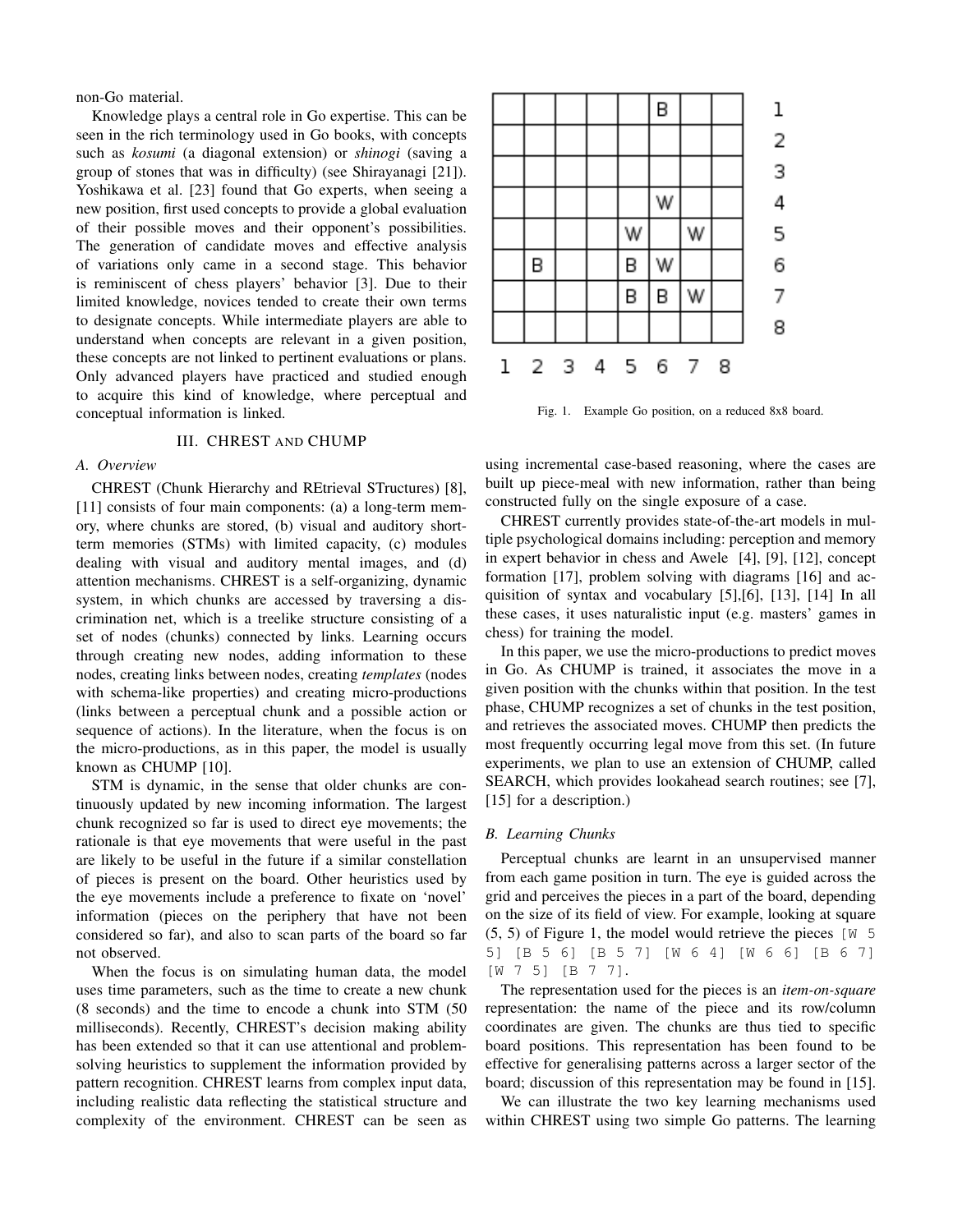mechanisms are *familiarisation* and *discrimination*. The learning process generates a discrimination network, using tests based on specific pieces or groups of pieces to sort an input pattern to an internal node within LTM. This internal node contains a *familiar pattern*, otherwise known as a *chunk*. Thus, chunks are simply patterns which have become familiar.

The discrimination process uses mismatches between the currently input pattern and the retrieved node to extend the network with new test links and new nodes. The familiarisation process adds information from the current input pattern to a retrieved node, when the two are compatible. Figure 2 illustrates the process. The greyed nodes represent test links, and the clear nodes contain chunks. In (a), the model has learnt about one pattern, with two pieces. When presented with the new pattern, the model retrieves node 3 but there is a mismatch because the colour of the piece on square (5, 6) is incorrect. So in (b), the model has discriminated between the two patterns adding a new node for the new chunk (single-piece chunks are also learnt incrementally, to hold the 'alphabet' of the patterns); this illustrates *discrimination*. As learning proceeeds, the new node is filled out with information from the current pattern; this is *familiarisation*. Note that chunks may hold more, less or equal amounts of information as the set of tests required to retrieve them. Further details of the learning mechanisms, including the way learning can proceed faster, a pattern at a time instead of a piece at a time, and also how subsets of the network become associated into board-covering *templates*, may be found in [11].

## *C. Eye Fixations*

The perceptual chunks are learnt in an unsupervised manner from the database of games. Each position is scanned for 100 fixations, using the heuristics described above to guide the eye. New chunks are created and familiarised. As an illustration of what has been learnt, Figure 4 shows a trace of the model's eye fixations on the position in Figure 1. A model of Go positions was trained from a set of 21,000 positions, training continuing until the model's LTM contained 10,000 chunks. An indication of the fixations is shown in Figure 3.

The eye fixations show the range of heuristics used in retrieving information: the eye initially is located at one of the central squares, and then proceeds using one of a set of generic heuristics. In this example, three heuristics are illustrated.

- 1) *Random item* fixates a previously unseen item within the field of view, but not at the centre.
- 2) *Random place* fixates a previously unseen square within the field of view, but not the centre.
- 3) *LTM* uses the largest chunk currently in STM to guide the next fixation. The heuristic proposes the location of information required to pass one of its test links.

At the end of its cycle of fixations, the model's STM contains pointers to nodes 3940, 9, 7087 and 5087. The trace above shows the *images* of these retrieved nodes. This information, and information about the moves associated with each chunk, is used by CHUMP for further learning and to generate moves.



Fig. 3. Illustration of fixations on example Go position.

## Fixations:

- (6, 7) Random item heuristic
- (6, 5) Random place heuristic
- (7, 5) Random item heuristic
- (6, 4) LTM heuristic
- (7, 2) Random place heuristic
- (5, 2) LTM heuristic
- (6, 2) Random place heuristic
- (5, 2) LTM heuristic
- (6, 2) Random place heuristic
- (5, 2) LTM heuristic
- (3, 4) Random place heuristic
- (5, 6) Random place heuristic
- (6, 7) Random item heuristic
- (5, 7) Random item heuristic
- (6, 7) Random place heuristic
- (6, 7) Random item heuristic
- (7, 5) Random place heuristic
- (6, 4) LTM heuristic

```
(7, 4) Random place heuristic
```

```
(7, 5) Random item heuristic
```

```
Chunks retrieved:
Node: 3940 < [W 5 5] [B 5 6] [B 5 7]
```
[W 6 6] [B 6 7] > Node: 9 < [B 2 6] [W 5 5] [B 5 6] > Node: 7087 < [W 5 5] > Node: 5087 < [B 5 6] >

Fig. 4. An illustration of the eye fixations made by the model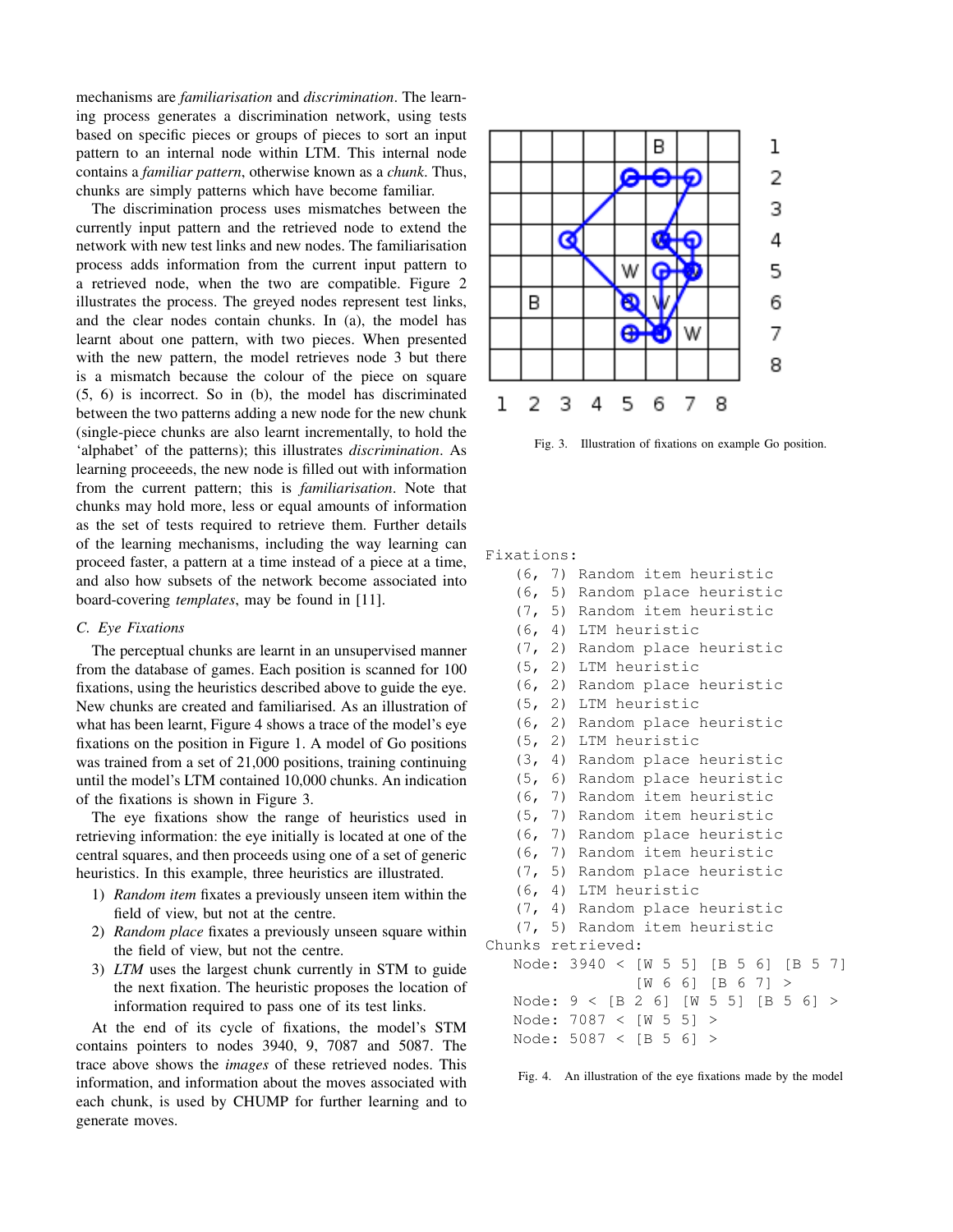

(b)



(c)



Fig. 2. A trace of three learning steps. In (a) the model has learnt pattern [W 5 5] [W 5 6]. In (b), the model has seen [W 5 5] [B 5 6] [B 5 7], and discriminated a new node. In (c), the model has completely learnt the new pattern.

(a)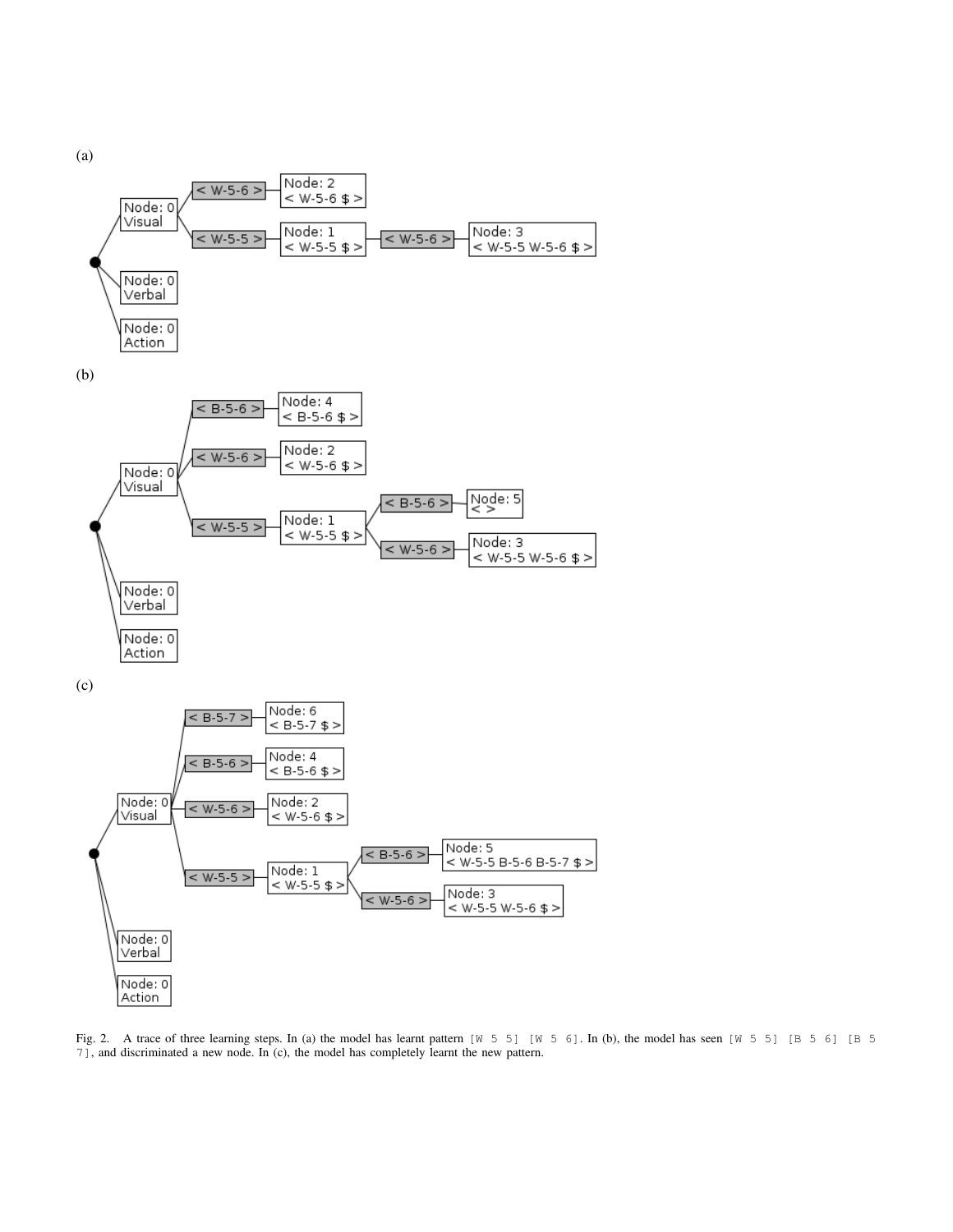## IV. METHODOLOGY

CHUMP was run on a series of games provided by  $GoGoD<sup>1</sup>$ to predict the actual move and the move within a small, 5x5 window. The average errors in both directions between the prediction and the exact move were also calculated.

For reference a random estimate of the move was calculated. A random move could be illegal, since the point may be occupied or have no liberties. Thus random moves were generated iteratively until a legal move was found.

The 5,000,000 positions were partitioned into lots of 750,000 to work on different date ranges of games: as indicated by the Table 1's titles A–G.

## V. RESULTS

Tables 1A-G show the performance of CHUMP for predicting the exact move and the 5x5 window in which the move occurs. Surprisingly, the prediction depends only weakly on the number of positions, wherein table G only had 500,000 positions and still maintained around 50% accuracy. This suggests that the most important chunks have been found early in the learning cycle.

Tables 1A-G show the results of tenfold cross validation using 100 fixations and a visual short term memory of 90. The number correct within the 5x5 window is around 50%. Both the exact number correct and the average error are considerably better than random.

# VI. DISCUSSION

The prediction of the location of a move to within a small window is surprisingly good, considering that there are *no* specifically Go heuristics used in the position estimation. The implication is that the low level building blocks, which are the key to expert position memory go a substantial way to predicting which areas of the board have the highest priority for action.

There has been little eye movement work for Go, hence the eye movement protocols used herein are at best intuitive (see section II). Thus the fixations are noisy and more accurate eye movement data would undoubtedly improve the accuracy and reduce the number of fixations required.

The results improve as the short term memory increases, with values much higher than that of humans. This might result from the poor eye movement heuristics, making the chunks themselves noisy also. Thus a larger number of chunks is required to get an adequate prediction.

The approach here is thus a good starting point for the goal of building an AI along the lines of human expertise. The major problem of selecting the area to move within a large board is partially solved by use of chunk data harvested from expert games.

Further work will attempt to extend this approach to attach meaningful information to the chunks and templates during learning. The template theory, which CHREST and CHUMP implement, argues that templates are associated with strategic

#### A. 750,000 positions, 0196 – 1951

| <b>Predictions</b> | <b>Predictions</b> | <b>Predictions</b> |        |        |
|--------------------|--------------------|--------------------|--------|--------|
| <b>CHUMP</b>       | Correct            | Window             | xDiff  | vDiff  |
| Average            | 723                | 32350              | 3.97   | 3.98   |
| <b>Std Dev</b>     | 29.2               | 181                | 0.0462 | 0.0644 |
| <b>Random</b>      |                    |                    |        |        |
| Average            | 195                | 17627              | 5.80   | 5.80   |
| <b>Std Dev</b>     | 19.6               | 109                | 0.0120 | 0.0202 |

|  |  | B. $750,000$ positions, $1951 - 1976$ |  |  |  |
|--|--|---------------------------------------|--|--|--|
|--|--|---------------------------------------|--|--|--|

| <b>Predictions</b><br><b>CHUMP</b> | <b>Predictions</b><br>Correct | <b>Predictions</b><br>Window | xDiff  | vDiff  |
|------------------------------------|-------------------------------|------------------------------|--------|--------|
| Average                            | 710                           | 31432                        | 4.05   | 4.10   |
| <b>Std Dev</b>                     | 19.7                          | 263                          | 0.0850 | 0.0694 |
|                                    |                               |                              |        |        |
| <b>Random</b>                      |                               |                              |        |        |
| Average                            | 194                           | 17728                        | 5.79   | 5.80   |
| <b>Std Dev</b>                     | 10.1                          | 127                          | 0.0177 | 0.0190 |

C. 750,000 positions, 1976 – 1988

| <b>Predictions</b> | <b>Predictions</b> | <b>Predictions</b> |        |        |
|--------------------|--------------------|--------------------|--------|--------|
| <b>CHUMP</b>       | Correct            | Window             | xDiff  | vDiff  |
| <b>Average</b>     | 665                | 31770              | 4.02   | 4.09   |
| <b>Std Dev</b>     | 34.0               | 222                | 0.0774 | 0.0722 |
|                    |                    |                    |        |        |
| <b>Random</b>      |                    |                    |        |        |
| Average            | 190                | 17613              | 5.79   | 5.82   |
| <b>Std Dev</b>     | 11.4               | 122                | 0.0226 | 0.0196 |

| <b>Predictions</b> | <b>Predictions</b> | <b>Predictions</b> |        |        |
|--------------------|--------------------|--------------------|--------|--------|
| <b>CHUMP</b>       | Correct            | Window             | xDiff  | vDiff  |
| Average            | 769                | 32357              | 4.00   | 3.99   |
| <b>Std Dev</b>     | 38.6               | 213                | 0.0584 | 0.0653 |
|                    |                    |                    |        |        |
| <b>Random</b>      |                    |                    |        |        |
| <b>Average</b>     | 198                | 17621              | 5.81   | 5.81   |
| <b>Std Dev</b>     | 8.3                | 129                | 0.0143 | 0.0155 |

```
E. 750,000 positions, 1993 – 1997
```

| <b>Predictions</b> | <b>Predictions</b> | <b>Predictions</b> |        |        |
|--------------------|--------------------|--------------------|--------|--------|
| <b>CHUMP</b>       | Correct            | Window             | xDiff  | vDiff  |
| <b>Average</b>     | 572                | 22411              | 3.98   | 3.98   |
| <b>Std Dev</b>     | 18.2               | 255                | 0.069  | 0.061  |
|                    |                    |                    |        |        |
| Random             |                    |                    |        |        |
| <b>Average</b>     | 135                | 12193              | 5.79   | 5.82   |
| <b>Std Dev</b>     | 13.1               | 89.5               | 0.0241 | 0.0188 |

| F. $750,000$ positions, $1997 - 2002$ |  |  |
|---------------------------------------|--|--|
|---------------------------------------|--|--|

| <b>Predictions</b><br><b>CHUMP</b> | <b>Predictions</b><br>Correct | <b>Predictions</b><br>Window | xDiff  | vDiff  |
|------------------------------------|-------------------------------|------------------------------|--------|--------|
| Average                            | 784                           | 32271                        | 3.97   | 3.97   |
| <b>Std Dev</b>                     | 24.6                          | 457                          | 0.0722 | 0.0627 |
| <b>Random</b>                      |                               |                              |        |        |
| Average                            | 195                           | 17645                        | 5.80   | 5.80   |
| <b>Std Dev</b>                     | 12.8                          | 78.1                         | 0.0177 | 0.0132 |

G. 518,219 positions, 2002 – 2003

| <b>Predictions</b> | <b>Predictions</b> | <b>Predictions</b> |        |        |
|--------------------|--------------------|--------------------|--------|--------|
| <b>CHUMP</b>       | Correct            | Window             | xDiff  | vDiff  |
| Average            | 572                | 22411              | 3.98   | 3.98   |
| <b>Std Dev</b>     | 18.2               | 255                | 0.069  | 0.061  |
|                    |                    |                    |        |        |
| Random             |                    |                    |        |        |
| Average            | 135                | 12193              | 5.79   | 5.82   |
| <b>Std Dev</b>     | 13.1               | 89.5               | 0.0241 | 0.0188 |